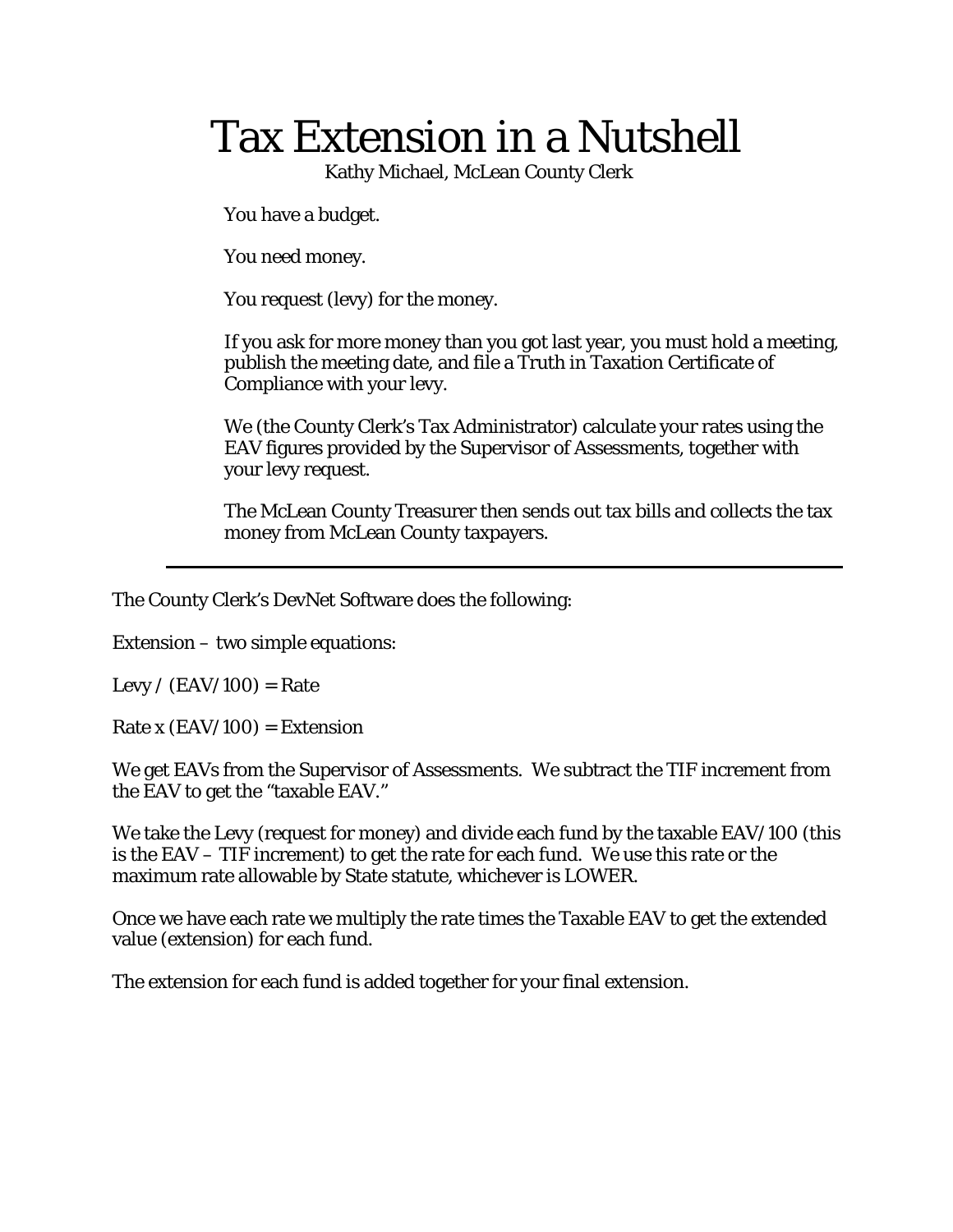| <b>Fund Name</b>           | <b>Requested</b><br>Levy | <b>Maximum</b><br>Rate | <b>Final</b><br>Rate | <b>McLean County</b><br><b>Extension</b> |
|----------------------------|--------------------------|------------------------|----------------------|------------------------------------------|
| <b>Bonds and Interest</b>  | \$18,730,163             | 0.00000                | 0.66887              | \$12,255,166                             |
| <b>Building</b>            | \$9,323,725              | 0.50000                | 0.50000              | \$9,161,097                              |
| <b>Education Fund</b>      | \$48,856,316             | 2.72000                | 2.66651              | \$48,856,315                             |
| <b>Facility Leasing</b>    | \$932,372                | 0.05000                | 0.05000              | \$916,110                                |
| Fire Prevention and Safety | \$932,372                | 0.05000                | 0.05000              | \$916,110                                |
| <b>IMRF</b>                | \$1,283,854              | 0.00000                | 0.07007              | \$1,283,836                              |
| Prior Year Adjustment      | \$0                      | 0.00000                | 0.00324              | \$59,364                                 |
| Social Security            | \$2,014,857              | 0.00000                | 0.10997              | \$2,014,892                              |
| <b>Special Education</b>   | \$745,898                | 0.04000                | 0.04000              | \$732,888                                |
| <b>Tort Immunity</b>       | \$2,269,611              | 0.00000                | 0.12387              | \$2,269,570                              |
| Transportation             | \$3,729,490              | 0.20000                | 0.20000              | \$3,664,439                              |
| <b>Working Cash</b>        | \$932,372                | 0.05000                | 0.05000              | \$916,110                                |
| Total                      | \$89,751,030             |                        | 4.53253              | \$83,045,897                             |

See below. This is an actual extension for a school district.

The taxable EAV for this district was \$1,832,219,463. (This is the EAV – TIF Increment for this district.)

If you notice the extension for Special Education, you will see that they asked for \$745,898 but only received \$732,888. The reason is that the maximum rate for that fund is .04000. If you use the formula of Levy / (EAV/100) = Rate, you get .04074 which is higher than .04000 so the maximum rate is used. The funds that were limited by the maximum rates were Building, Facility Leasing, Fire Prevention, Special Education, Transportation, and Working Cash.

If this district wants more than 105% of what was extended (with the Bonds and Interest fund removed from the equation) then they must comply with the laws of Truth in Taxation. That law states that the district (to get more than 105% of the prior year's extension) must hold a public meeting, publish that meeting, and must file a compliance form with their levy by the last Tuesday in December.

Statute dictates the maximum rates but some can be raised with a referendum.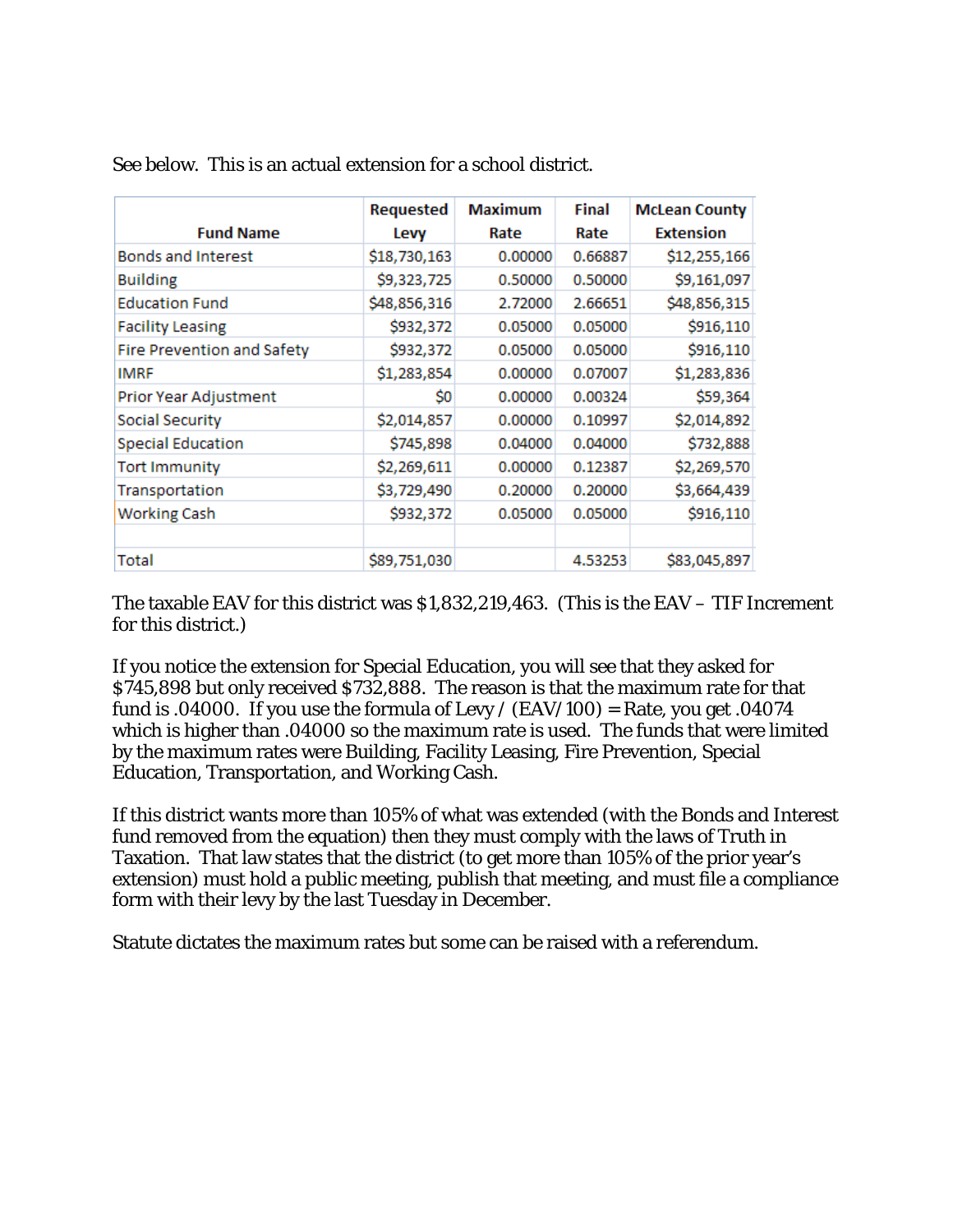Let's see if I can put Tax Extension into plain words for you.

#### **Assessment**

The Assessor's office enters all the information into the computer that they receive from the Township Assessors. All of the parcels in the district are added together to create the assessed valuation of a district. If the townships do not assess the properties in their townships properly, consistent with the other townships in the County, the Supervisor of Assessments will put an equalization factor on the township – raising or lowering the values to match the other townships in the County. (Comparable houses in each township in the County should be assessed the same.

If the County as a whole is not comparable with the rest of the State, the State will put an equalization factor on the County. Historically our equalization factor has been "1.0" meaning no changes. Once we receive our equalization factor (1.0) the assessment becomes the "equalized" assessed value or EAV.

The value we use to calculate the rates is the EAV with the exemptions and TIF increments removed and the state assessed railroads and pollution control facilities added. This is called the "Taxable EAV" or the "Rate Setting EAV."

### **Extension**

The entities have to create their budgets, which they file with us. They then create their levies using the budgets to determine how much money needs to be raised by taxation. They file their levies by the last Tuesday in December.

What governs how much money they get depends on the funds they are requesting.

- Most funds have a maximum rate that is determined by State statute.
- The types of funds that don't have maximum rates are bonds, insurance, social security, IMRF – the kinds of funds that are "payments" that the entity can't control but must have.
- Compliance with Truth in Taxation laws also determines the extension amounts.
	- $\circ$  If a district wants more than 105% of what was extended (with the Bonds and Interest fund removed from the equations), then they must comply with the laws of Truth in Taxation. That law states that the district (to get more than 105% of the prior year's extension) must hold a public meeting, publish that meeting, and must file a compliance form with their levy.

Note: Even if the district complies with the Truth in Taxation laws, they will still be limited to the maximum rates for each fund.